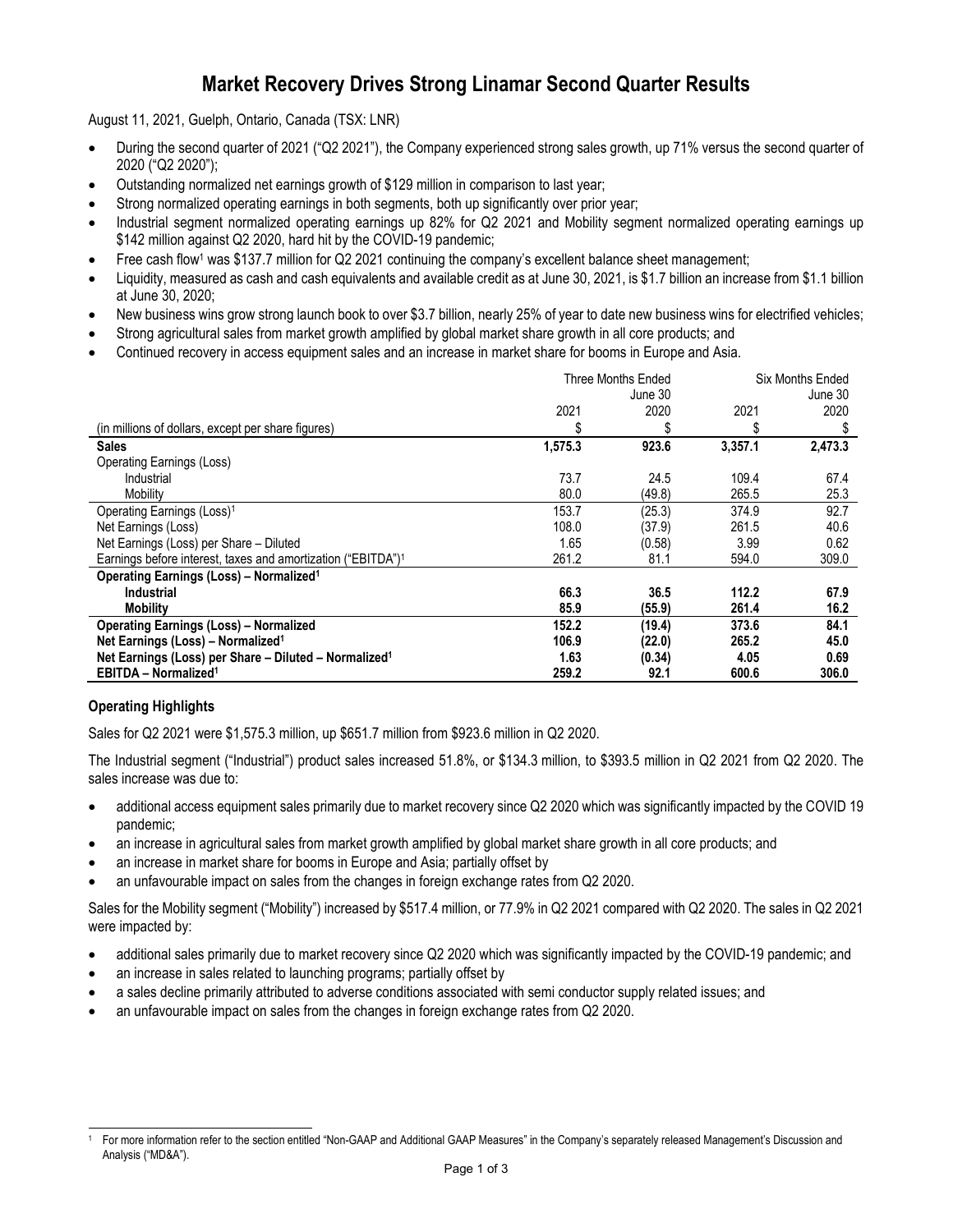The Company's normalized operating earnings for Q2 2021 was \$152.2 million. This compares to normalized operating loss of \$19.4 million in Q2 2020, an increase of \$171.6 million.

Industrial segment normalized operating earnings in Q2 2021 increased \$29.8 million, or 81.6% from Q2 2020. The Industrial normalized operating earnings results were predominantly driven by:

- an increase in access equipment volumes;
- an increase in agricultural sales; and
- a reversal of provisions for receivables that were collected within the quarter; partially offset by
- a reduction in the utilization of Government support programs related to the global COVID-19 pandemic;
- an unfavourable impact on sales and expenses from the changes in foreign exchange rates from Q2 2020; and
- an increase in material and freight costs associated with ongoing supply chain issues.

Q2 2021 normalized operating earnings for Mobility were higher by \$141.8 million, or 253.7% compared to Q2 2020. The Mobility segment's earnings were impacted by the following:

- additional sales primarily due to market recovery since Q2 2020 which was significantly impacted by the COVID-19 pandemic; and
- an increase in sales related to launching programs; partially offset by
- a sales decline primarily attributed to adverse conditions associated with semi conductor supply related issues;
- a reduction in the utilization of Government support programs related to the global COVID-19 pandemic; and
- an unfavourable impact on sales and expenses from the changes in foreign exchange rates from Q2 2020.

"Market demand is strong, helping to drive an excellent recovery for us at Linamar." said Linamar CEO Linda Hasenfratz, "Market pressures from supply chain shortages are creating challenges but we are managing them and at the same time growing market share and generating cash. We are confident in a sustained period of excellent market demand once the supply chain issues are resolved."

#### **Dividends**

The Board of Directors today declared an eligible dividend in respect to the quarter ended June 30, 2021 of CDN\$0.16 per share on the common shares of the company, payable on or after September 10, 2021 to shareholders of record on August 23, 2021.

#### **Forward Looking Information, Risk and Uncertainties**

Certain information provided by Linamar in this press release, MD&A, the consolidated financial statements and other documents published throughout the year which are not recitation of historical facts may constitute forward-looking statements. The words "may", "would", "could", "will", "likely", "estimate", "believe", "expect", "plan", "forecast" and similar expressions are intended to identify forward-looking statements. Readers are cautioned that such statements are only predictions and the actual events or results may differ materially. In evaluating such forward-looking statements, readers should specifically consider the various factors that could cause actual events or results to differ materially from those indicated by such forward-looking statements.

Such forward-looking information may involve important risks and uncertainties that could materially alter results in the future from those expressed or implied in any forward-looking statements made by, or on behalf of, Linamar. Some of the factors and risks and uncertainties that cause results to differ from current expectations include, but are not limited to, changes in the competitive environment in which Linamar operates, OEM outsourcing and insourcing; sources and availability of raw materials; labour markets and dependence on key personnel; dependence on certain customers and product programs; technological change in the sectors in which the Company operates and by Linamar's competitors; delays in or operational issues with product launches; foreign currency risk; long-term contracts that are not guaranteed; acquisition and expansion risk; foreign business risk; public health threats; cyclicality and seasonality; legal proceedings and insurance coverage; credit risk; weather; emission standards; capital and liquidity risk; tax laws; securities laws compliance and corporate governance standards; fluctuations in interest rates; environmental emissions and safety regulations; trade and labour disruptions; world political events; pricing concessions to customers; and governmental, environmental and regulatory policies.

The foregoing is not an exhaustive list of the factors that may affect Linamar's forward-looking statements. These and other factors should be considered carefully and readers should not place undue reliance on Linamar's forward-looking statements. Linamar assumes no obligation to update the forward-looking statements, or to update the reasons why actual results could differ from those reflected in the forward-looking statements.